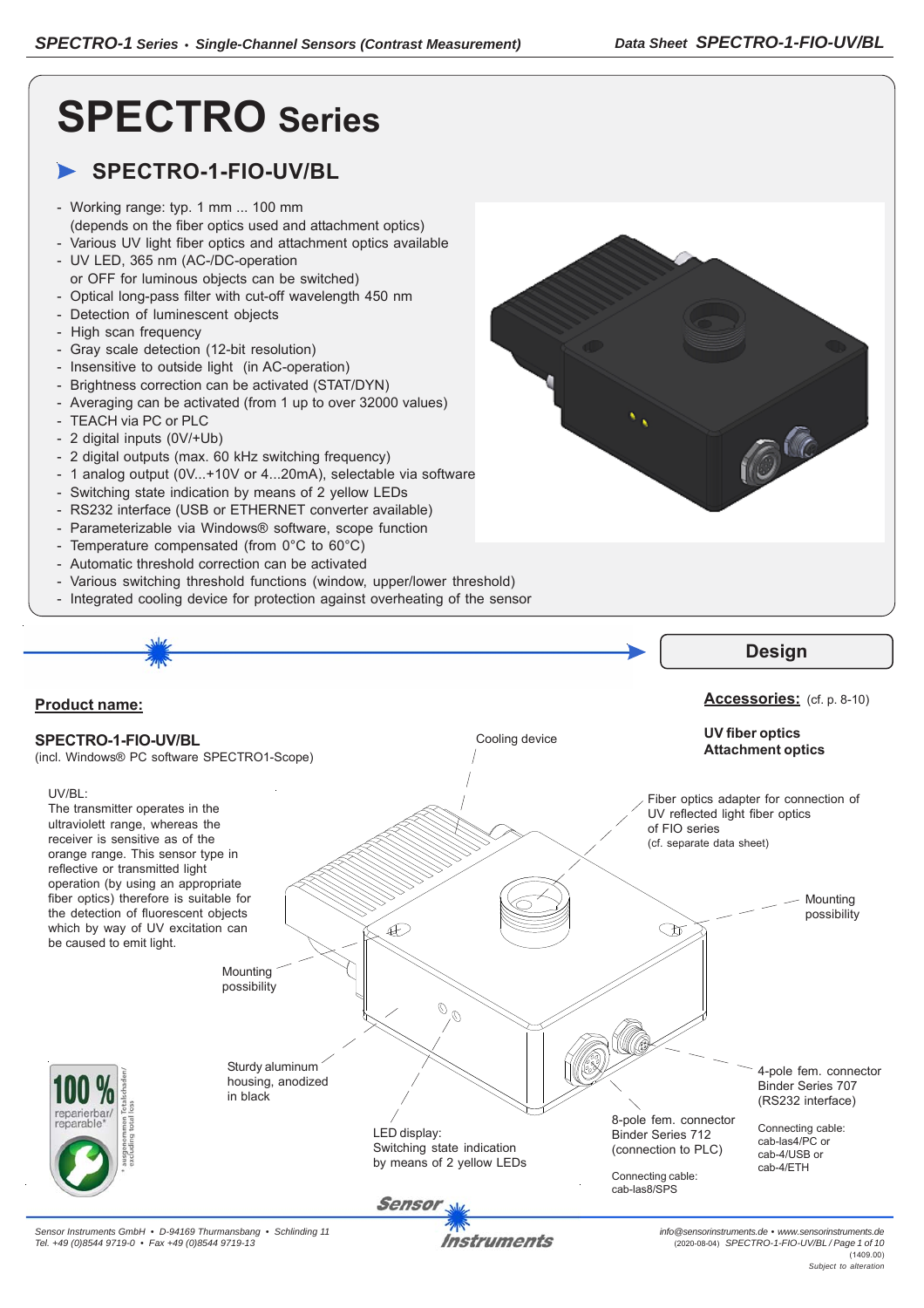

**Technical Data** 

| <b>Model</b>                                                                      | <b>SPECTRO-1-FIO-UV/BL</b>                                                                                                                                                                                                                                                                                                                                         |                                                                                                                                                                                                                                                                                                             |  |
|-----------------------------------------------------------------------------------|--------------------------------------------------------------------------------------------------------------------------------------------------------------------------------------------------------------------------------------------------------------------------------------------------------------------------------------------------------------------|-------------------------------------------------------------------------------------------------------------------------------------------------------------------------------------------------------------------------------------------------------------------------------------------------------------|--|
| Voltage supply                                                                    |                                                                                                                                                                                                                                                                                                                                                                    | +24VDC (± 10%), reverse polarity protected, overcurrent protected                                                                                                                                                                                                                                           |  |
| Current consumption                                                               | $< 220$ mA                                                                                                                                                                                                                                                                                                                                                         |                                                                                                                                                                                                                                                                                                             |  |
| Max. switching current                                                            | 100 mA, short circuit proof                                                                                                                                                                                                                                                                                                                                        |                                                                                                                                                                                                                                                                                                             |  |
| Switching state indication                                                        |                                                                                                                                                                                                                                                                                                                                                                    | 2 yellow LED visualize the physical state of the outputs OUT0 and OUT1                                                                                                                                                                                                                                      |  |
| Digital inputs (2x)                                                               |                                                                                                                                                                                                                                                                                                                                                                    | INO and IN1 (Pin 3 and 4): digital $(0V/+24V)$                                                                                                                                                                                                                                                              |  |
| Digital outputs (2x)                                                              | OUT0 and OUT1 (Pin 5 and 6): digital (0V/+24V), npn-/pnp-able (bright-/dark-switching, can be switched)                                                                                                                                                                                                                                                            |                                                                                                                                                                                                                                                                                                             |  |
| Analog output (1x)                                                                | ANALOG (Pin 8): voltage 0  +10V or current 4  20mA,<br>adjustable via PC software                                                                                                                                                                                                                                                                                  |                                                                                                                                                                                                                                                                                                             |  |
| <b>Interface</b>                                                                  | <b>RS232</b>                                                                                                                                                                                                                                                                                                                                                       |                                                                                                                                                                                                                                                                                                             |  |
| Pulse lengthening                                                                 | 0  100 ms, adjustable via PC software                                                                                                                                                                                                                                                                                                                              |                                                                                                                                                                                                                                                                                                             |  |
| Averaging                                                                         | max. 32768 values, adjustable via PC software                                                                                                                                                                                                                                                                                                                      |                                                                                                                                                                                                                                                                                                             |  |
| Scan frequency<br>(LED mode AC, DC or<br>OFF, can be switched via<br>PC software) | LED mode AC (depends on parameterization):<br>Frequency [Hz] Digital outputs Analog output<br>Max. 50 000<br>Off<br>Off<br>Max. 48 000<br>Off<br>On<br>Max. 42 000<br>Off<br>On<br>Max. 41 000<br>On<br>On<br>Measurements were made with the smallest gain at the<br>receiver (AMP1). At the highest gain (AMP8), rthe<br>frequency is reduced by a factor of 10. | LED mode DC / OFF (depends on parameterization):<br>Frequency [Hz] Digital outputs Analog output<br>Max. 175 000<br>Off<br>Off<br>Max. 135 000<br>Off<br><b>On</b><br>Max. 100 000<br>Off<br>On.<br>Max. 85 000<br>O <sub>n</sub><br>On<br>The frequency is independent of the gain set at the<br>receiver. |  |
| Switching frequency                                                               | max. 60 kHz                                                                                                                                                                                                                                                                                                                                                        |                                                                                                                                                                                                                                                                                                             |  |
| Analog band width                                                                 | max. 90 kHz (-3 dB)                                                                                                                                                                                                                                                                                                                                                |                                                                                                                                                                                                                                                                                                             |  |
| Transmitter (light source)                                                        | UV LED, 365 nm                                                                                                                                                                                                                                                                                                                                                     |                                                                                                                                                                                                                                                                                                             |  |
| Transmitter control                                                               | can be switched via PC software:<br>AC operation (LED MODE-AC), DC operation (LED MODE-DC), OFF operation (LED MODE-OFF)                                                                                                                                                                                                                                           |                                                                                                                                                                                                                                                                                                             |  |
| Object distance<br>(measuring range)                                              | with reflected light fiber optics: typ. 1 mm  100 mm (depends on fiber optics and attachment optics)                                                                                                                                                                                                                                                               |                                                                                                                                                                                                                                                                                                             |  |
| Optical filter                                                                    | Long-pass filter with cut-off wavelength 550 nm                                                                                                                                                                                                                                                                                                                    |                                                                                                                                                                                                                                                                                                             |  |
| Receiver                                                                          | photo diode                                                                                                                                                                                                                                                                                                                                                        |                                                                                                                                                                                                                                                                                                             |  |
| Receiver gain setting                                                             | 8 steps (AMP1  AMP8), adjustable via PC software                                                                                                                                                                                                                                                                                                                   |                                                                                                                                                                                                                                                                                                             |  |
| Ambient light                                                                     | max. 5000 Lux                                                                                                                                                                                                                                                                                                                                                      |                                                                                                                                                                                                                                                                                                             |  |
| Size of light spot                                                                | typ. $\varnothing$ 1 mm $\varnothing$ 10 mm<br>depends on fiber optics and attachment optics used (cf. catalog FIO series)                                                                                                                                                                                                                                         |                                                                                                                                                                                                                                                                                                             |  |
| Reproducibility                                                                   | 2 digits at 12-bit A/D conversion                                                                                                                                                                                                                                                                                                                                  |                                                                                                                                                                                                                                                                                                             |  |
| Housing dimensions                                                                | LxWxH approx. 95 mm x 65 mm x 38 mm (incl. fiber optics adaptor M18x1, without connectors)                                                                                                                                                                                                                                                                         |                                                                                                                                                                                                                                                                                                             |  |
| Housing material                                                                  | aluminum, anodized in black                                                                                                                                                                                                                                                                                                                                        |                                                                                                                                                                                                                                                                                                             |  |
| Enclosure rating                                                                  | IP <sub>64</sub>                                                                                                                                                                                                                                                                                                                                                   |                                                                                                                                                                                                                                                                                                             |  |
| Connecting cables                                                                 | to PLC: cab-las8/SPS or cab-las8/SPS-w<br>to PC/RS232 interface: cab-las4/PC or cab-las4/PC-w<br>to PC/USB interface: cab-4/USB or cab-4/USB-w<br>to PC/Ethernet interface: cab-4/ETH                                                                                                                                                                              |                                                                                                                                                                                                                                                                                                             |  |
| Type of connector                                                                 | connection to PLC: 8-pole fem. connector (Binder series 712)<br>connection to PC: 4-pole fem. connector (Binder series 707)                                                                                                                                                                                                                                        |                                                                                                                                                                                                                                                                                                             |  |
| Operating temp. range                                                             | $-20^{\circ}$ C $+55^{\circ}$ C                                                                                                                                                                                                                                                                                                                                    |                                                                                                                                                                                                                                                                                                             |  |
| Storage temperature range                                                         | $-20^{\circ}$ C $ +85^{\circ}$ C                                                                                                                                                                                                                                                                                                                                   |                                                                                                                                                                                                                                                                                                             |  |
| EMC test acc. to                                                                  | CE<br>DIN EN 60947-5-2                                                                                                                                                                                                                                                                                                                                             |                                                                                                                                                                                                                                                                                                             |  |

Sensor<sub>N</sub>

*Sensor Instruments GmbH • D-94169 Thurmansbang • Schlinding 11 Tel. +49 (0)8544 9719-0 • Fax +49 (0)8544 9719-13*

 $\mathcal{P}_{\mu\nu}$ **Instruments**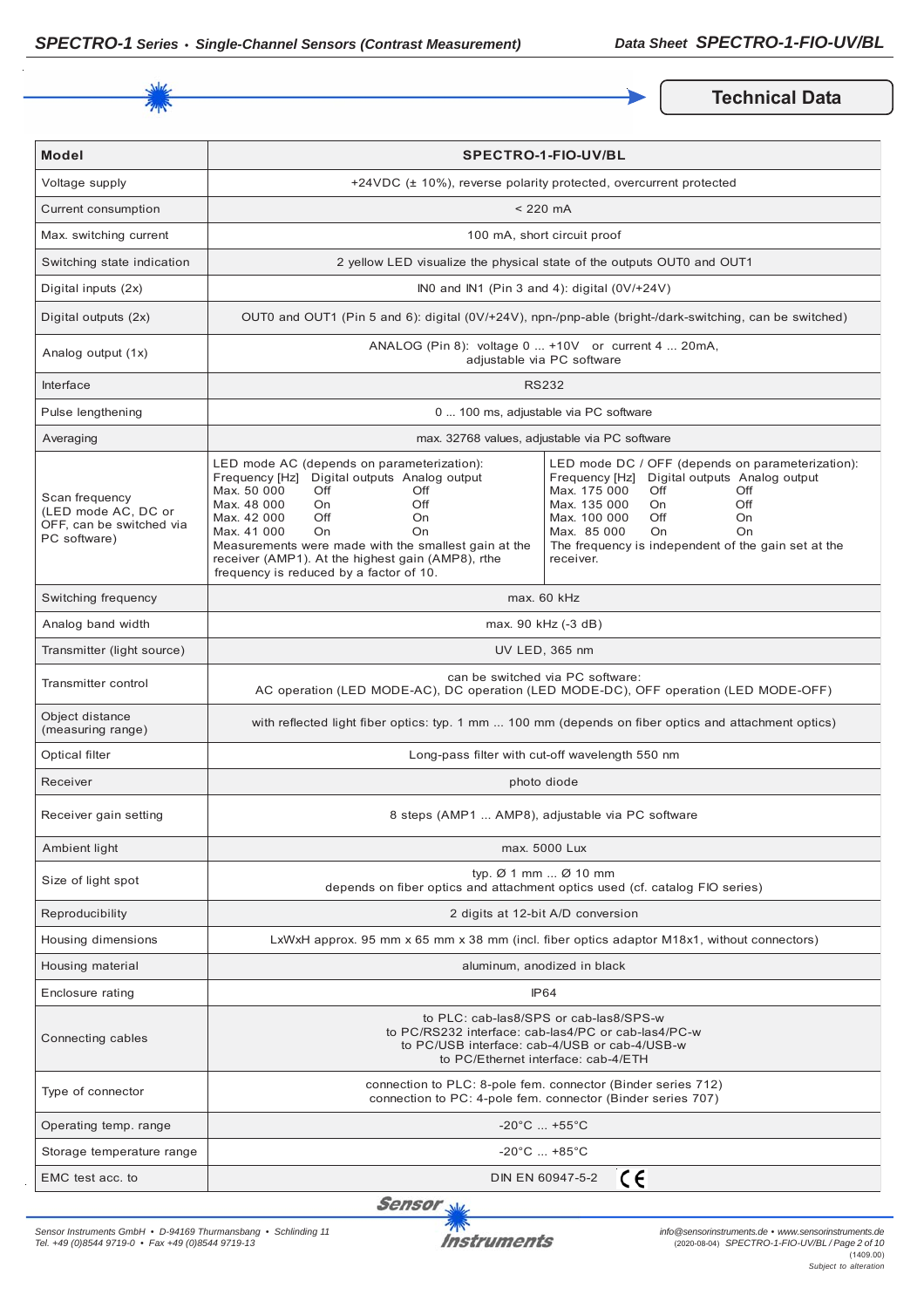



All dimensions in mm

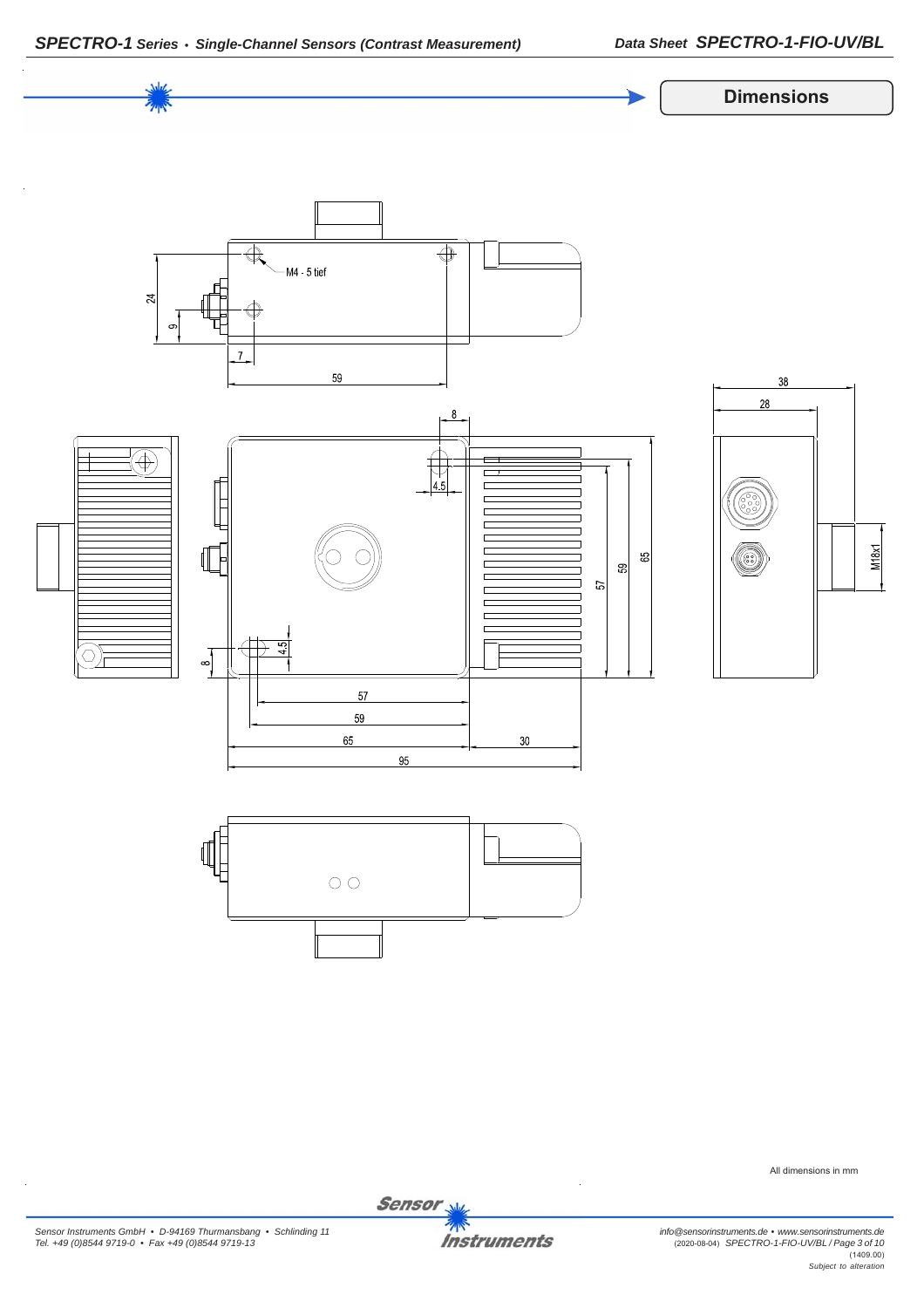



*Sensor Instruments GmbH • D-94169 Thurmansbang • Schlinding 11 Tel. +49 (0)8544 9719-0 • Fax +49 (0)8544 9719-13*

Instruments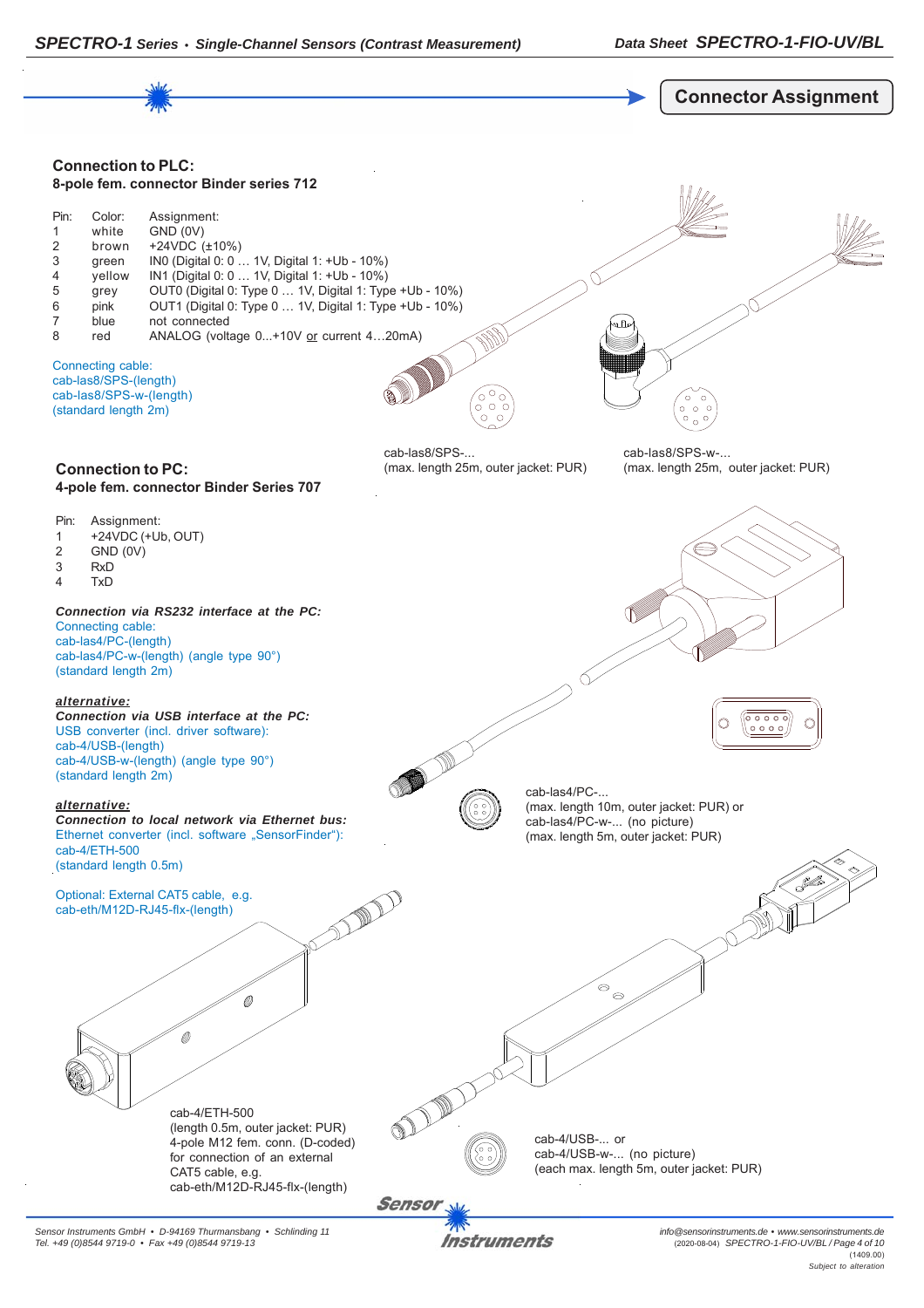



## **Measuring principle of the sensors of SPECTRO-1 series:**

The sensors of the SPECTRO-1 series are of single-channel design, i.e. they acquire the analog signal that comes from a receiver and evaluate this signal. Various light sources such as white light, UV light, IR light, or a laser can be used as a transmitter. The receiver is correspondingly matched to the transmitter. The acquired analog signal is provided through a voltage output and a current output.

The software can be used to select various evaluation modes for the analog signal. The status of the analog signal is provided through 2 digital outputs in accordance with the selected evaluation mode. A digital input allows external "teaching" of the sensor. An additional input allows the "freezing" of the analog output signal upon a positive input edge.

The SPECTRO-1 sensor allows highly flexible signal acquisition. The sensor, for example, can be operated in alternating-light mode (AC mode), which means the sensor is not influenced by external light, or in constant-light mode (DC mode), which provides outstanding high-speed sensor operation. An OFF function deactivates the sensor's integrated light source and changes to DC mode, which allows the sensor to detect so-called "self-luminous objects". With the stepless adjustment of the integrated light source, the selectable gain of the receiver signal, and an INTEGRAL function the sensor can be adjusted to almost any surface or any "selfluminous object".

A micro-controller performs 12-bit analog/digital conversion of the analog signal, which allows recording and evaluation of the signal. Furthermore the SPECTRO-1 sensor offers various options for intelligent signal processing such as e.g. dirt accumulation compensation.

Parameters and measurement values can be exchanged between PC and sensor either through RS232 or Ethernet (using an Ethernet converter). Through the interface all the parameters can be stored in the non-volatile EEPROM of the sensor.

The PC software facilitates the parameterisation, diagnostics, and adjustment of the sensor system (oscilloscope function). The software furthermore provides a data recorder function that automatically records data and stores them on the hard disk of the PC.

SPECTRO-1 sensors are temperature-compensated over a range of 0°C to 80°C.

**Sensor**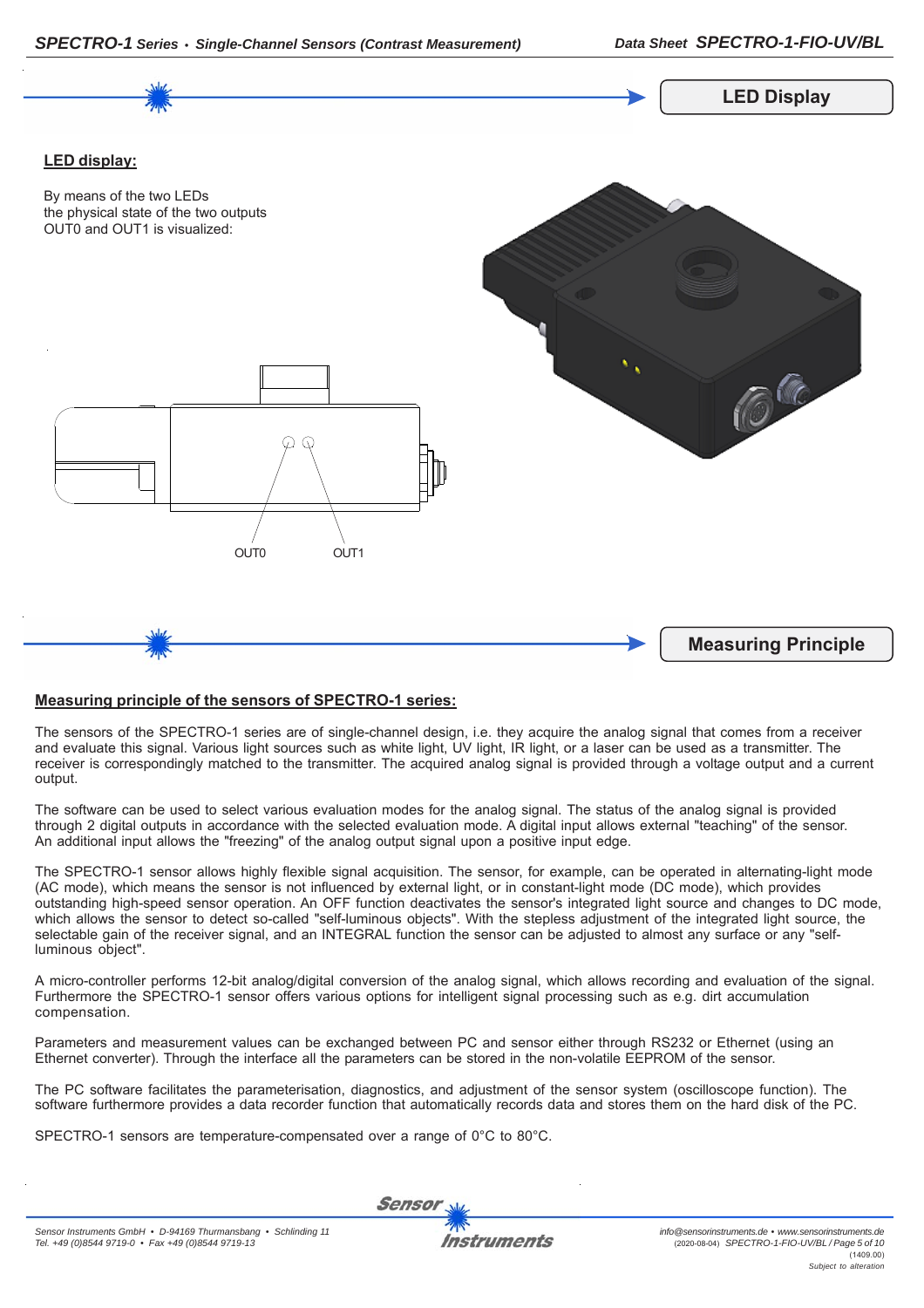

#### **Windows® user interface:**

*(The current software version is available for download on our website.)*



The PC software SPECTRO1-Scope facilitates the parameterization, the diagnosis, and the adjustment of the sensor system (oscilloscope function). Moreover, the software features a data recorder function that allows the automatic recording of recorded data and the saving of those at the hard disk of the PC.

Parameters and measurement values can be exchanged between PC and sensor either through RS232 or Ethernet (using an Ethernet converter). Through the interface all the parameters can be stored in the non-volatile EEPROM of the sensor.



The SCOPE tab visualises an oscilloscope.

 $\left| \cdot \right|$ 

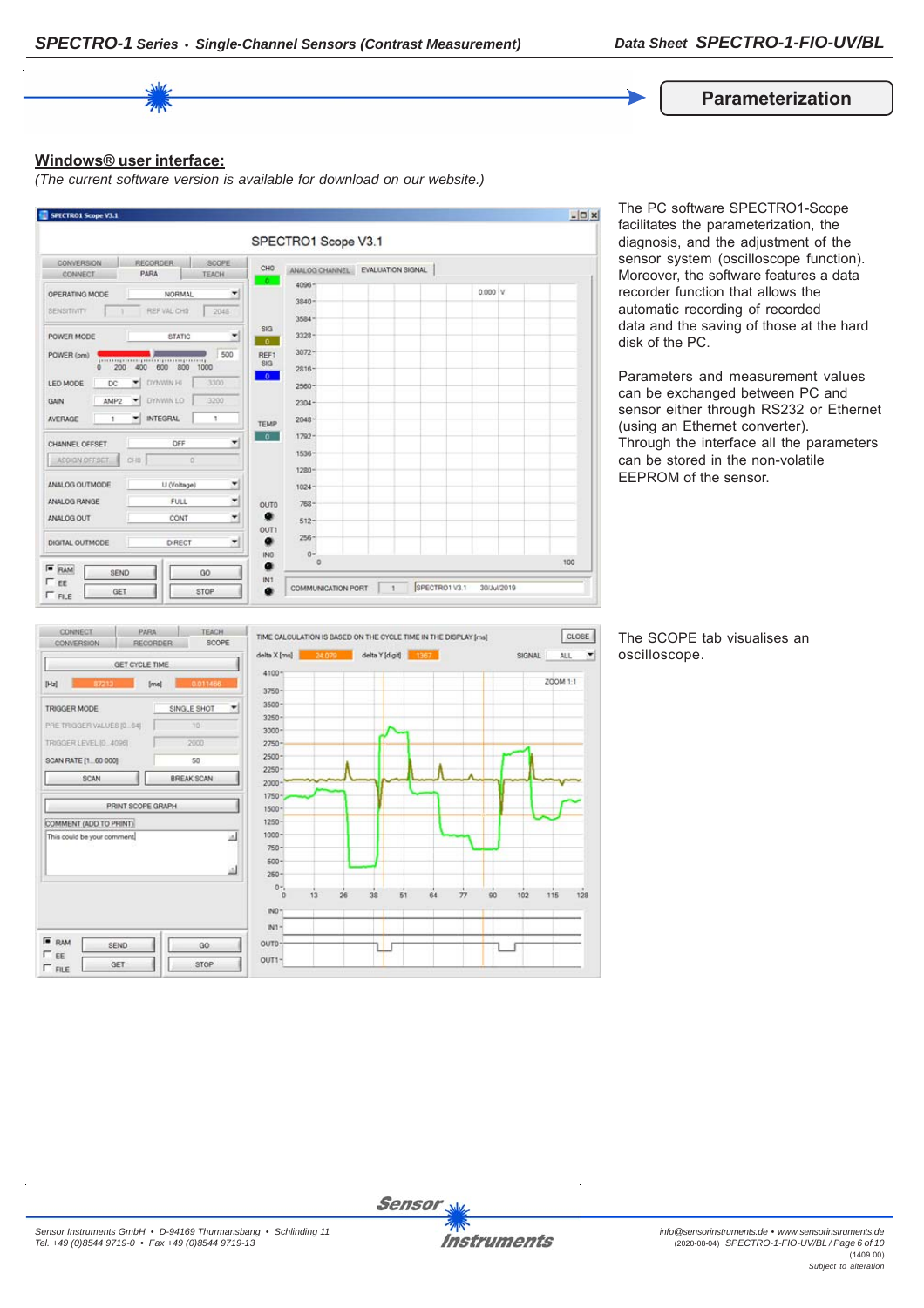

# Firmware update by means of the software "FirmwareLoader":

| <b>FIRMWARE LOADER V1.1</b>                                                | $ \Box$ $\times$                |  |  |
|----------------------------------------------------------------------------|---------------------------------|--|--|
| <b>ESTABLISH CONNECTION</b>                                                |                                 |  |  |
| SELECT COMPORT [1256]<br><b>BAUDRATE</b>                                   | <b>TRY TO CONNECT</b><br>115200 |  |  |
| <b>FIRMWARE UPDATE</b>                                                     |                                 |  |  |
| <b>READ FIRMWARE FROM DISK</b>                                             | <b>CLEAR WINDOW</b>             |  |  |
| <b>ARM FIRMWARE LOADER</b>                                                 | <b>DISARM FIRMWARE LOADER</b>   |  |  |
| IT IS STRONGLY RECOMMENDED TO UPDATE THE FIRMWARE ACCORDING TO THE MANUAL! |                                 |  |  |
| SPECTRO3 V4.0<br>RT May 09 2012                                            |                                 |  |  |
|                                                                            |                                 |  |  |
|                                                                            |                                 |  |  |
|                                                                            |                                 |  |  |
|                                                                            |                                 |  |  |
|                                                                            |                                 |  |  |
|                                                                            |                                 |  |  |
|                                                                            |                                 |  |  |
|                                                                            |                                 |  |  |
|                                                                            |                                 |  |  |
|                                                                            |                                 |  |  |
|                                                                            |                                 |  |  |
| <b>CREATE EEPROM BACKUP</b>                                                |                                 |  |  |
| READ EEPROM DATA FROM SENSOR                                               | SAVE EEPROM DATA TO SENSOR      |  |  |
| EEPROM TRANSFER FILE d:\BackupFiles\EEPROM_Backup 1131.dat                 |                                 |  |  |

The software "Firmware Loader" allows the user to perform an automatic firmware update. The update will be carried out through the RS232 interface.

An initialisation file (xxx.ini) and a firmware file (xxx.elf.S) are required for performing a firmware update. These files can be obtained from your supplier. In some cases an additional firmware file for the program memory (xxx.elf.p.S) is also needed, and this file will be automatically provided together with the other two files.

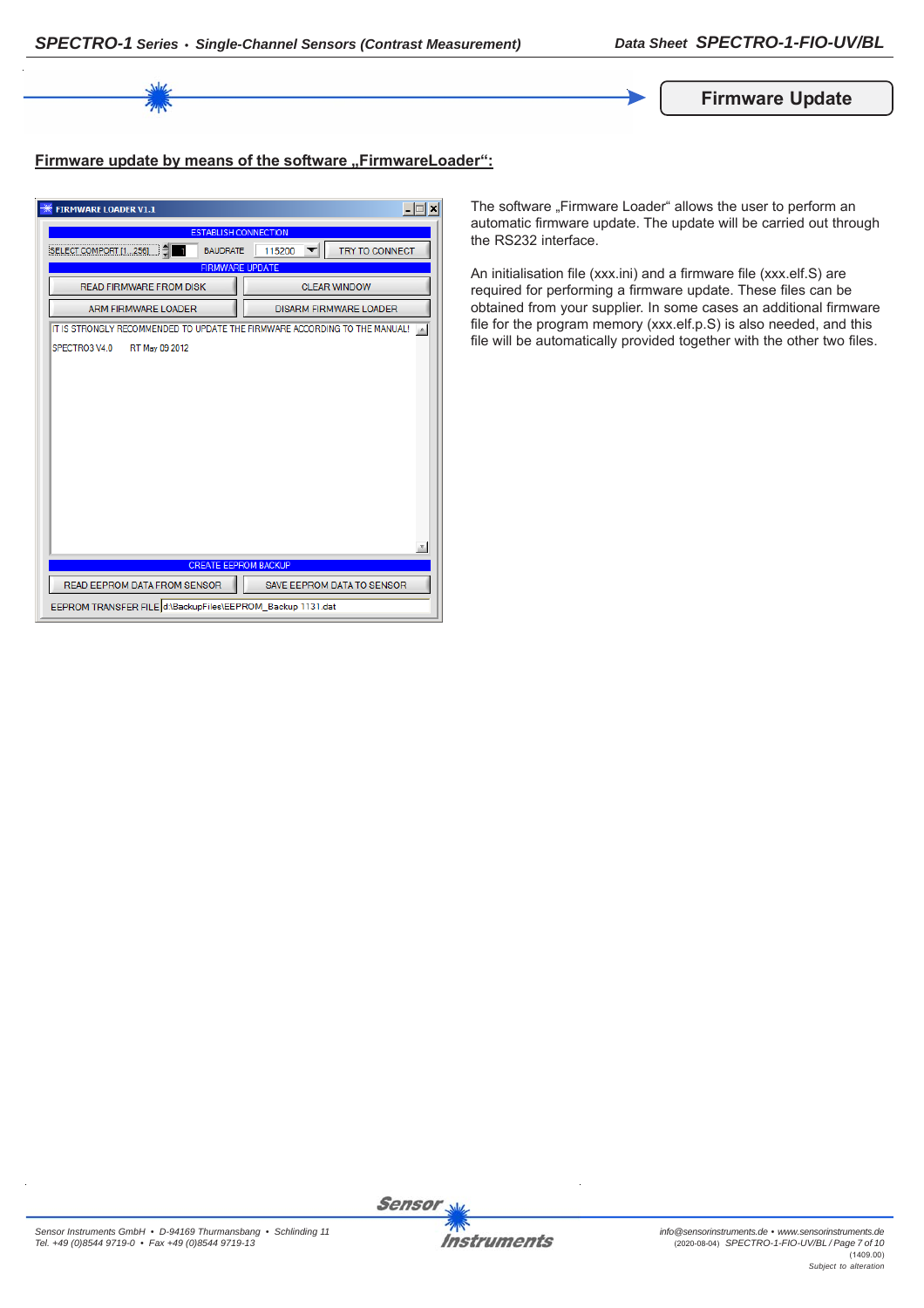

## **UV Fiber Optics**

**Available standard fiber optics (FIO Series):** (further types of fiber optics available on request)

**UV reflected light fiber optics R-S-A1.1-(1.5)-...-22°-UV R-S-A2.0-(2.5)-...-22°-UV R-S-A3.0-(3.0)-...-22°-UV R-S-R1.1-(3x0.5)-...-22°-UV R-S-R2.1-(6x1)-...-22°-UV**

(available in standard length 600mm or 1200mm) Can be used in addition with attachment optics KL -...

**UV reflected light fiber optics D-S-A2.0-(2.5)-...-22°-UV D-S-A3.0-(3.0)-...-22°-UV**

(available in standard length 600mm or 1200mm) Can be used, for example, for emulsion detection (share of oil in water), without an attachment optics

#### **Please note:**

For operation with the SPECTRO-1-FIO-UV/BL solely UV light optical fibers with a beam opening angle of 22° are to be used!

#### **Characteristics:**

Light-conducting glass fibers are optical components that allow the transmission of light through any curved path based on the principle of total reflection. The individual fiber is composed of high-break core glass and low-break cladding glass. The light beams entering the core glass within the critical angle are guided through the fiber by way of reflection at the core/cladding contact surfaces (step index fiber). The highly flexible optical fibers are made of bundled individual glass fibers. The ends are each glued into a sensor head and a connector. The faces are optically polished. For protection against mechanical, chemical, or thermal destruction the optical fibers are provided with a corresponding protective sheath.

#### **Order Code:**





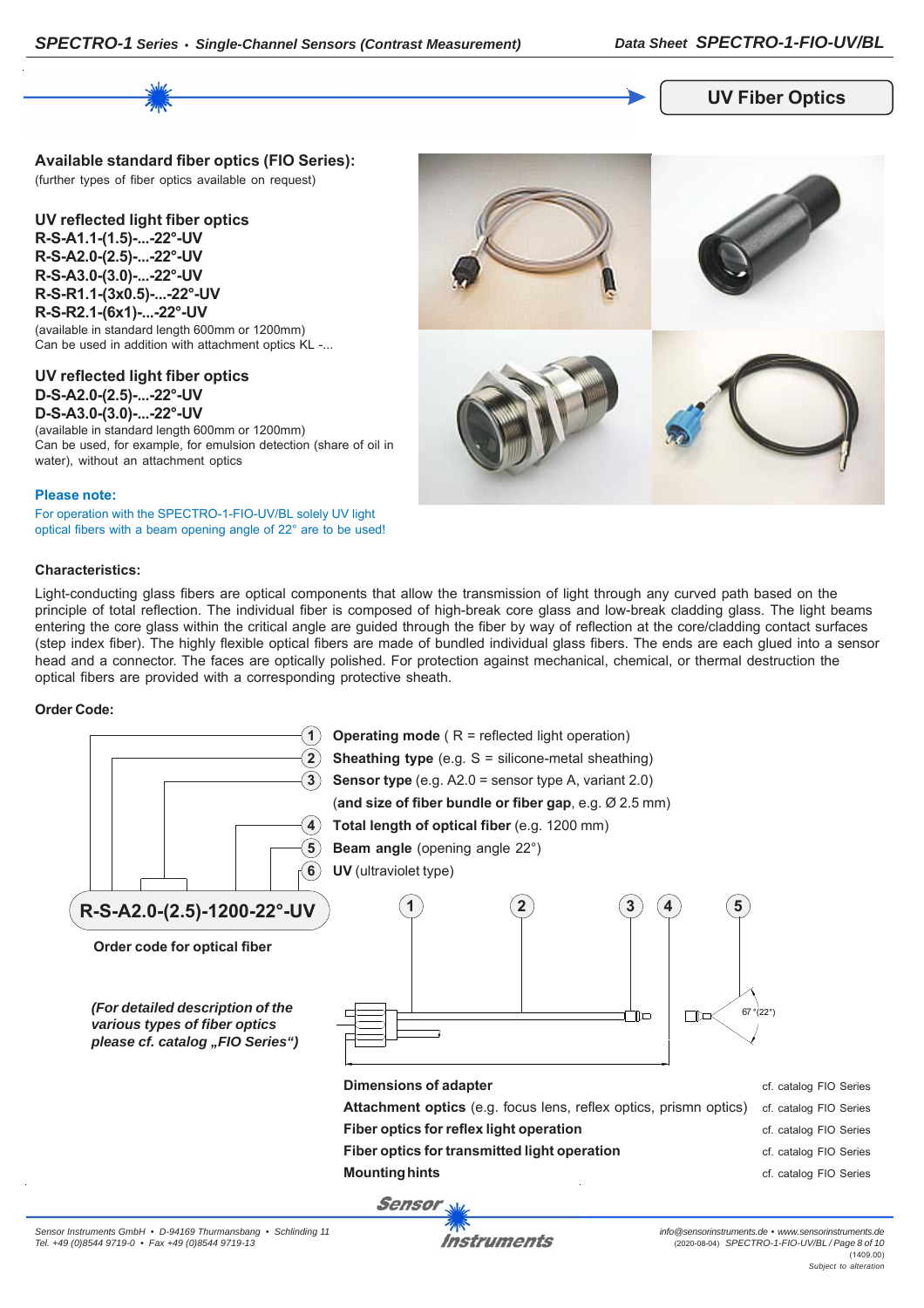